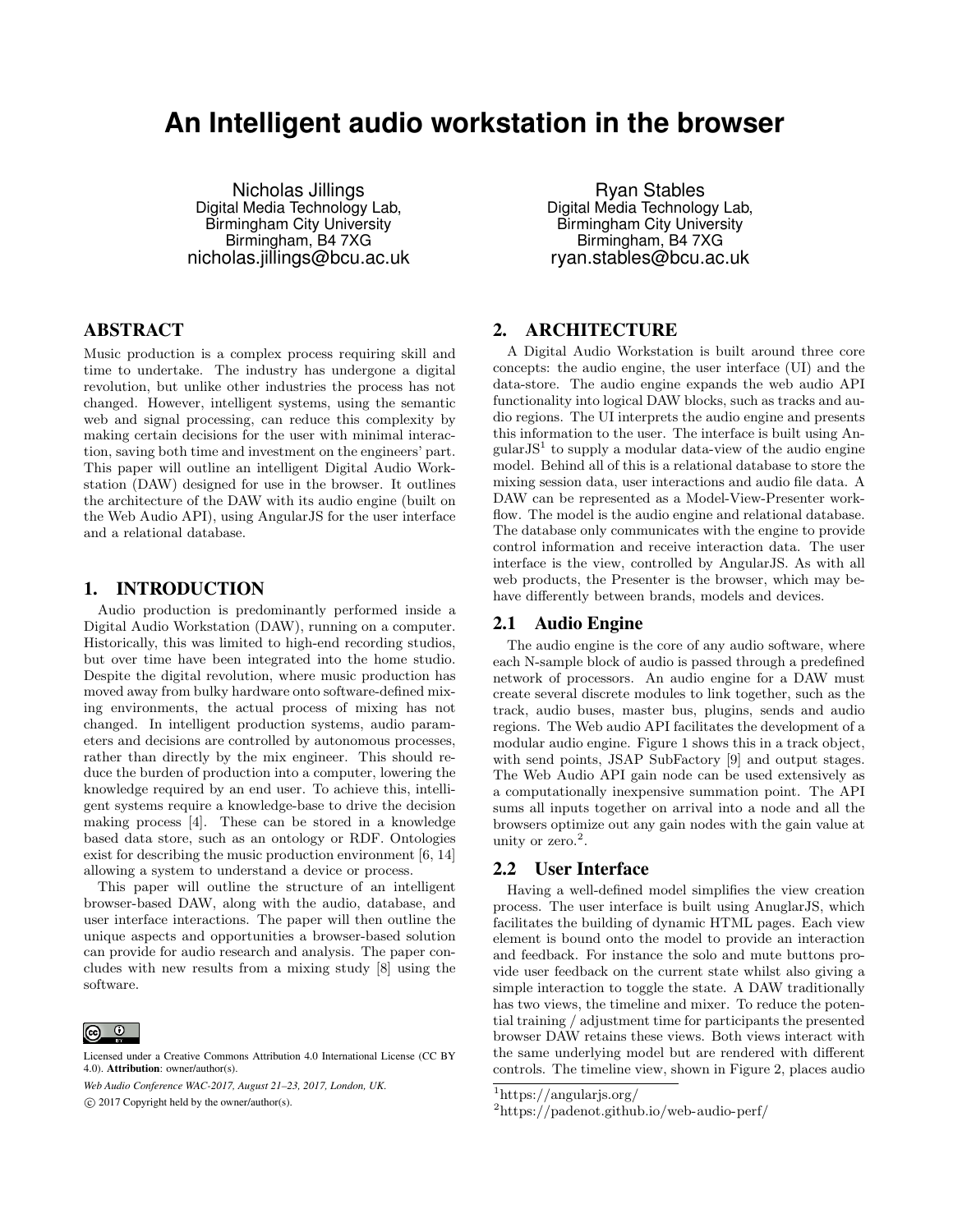

Figure 1: Structure of a track object in the DAW built using the Web Audio API.



Figure 2: The DAW presented in Firefox 51, showing the Timeline view

regions onto a movable background, delineated with timestamps indicating when regions will play. However this view removes the channel-based controls such as volume and panning. The mixer view gives all of the controls but the user looses the timeline view of regions.

An important mechanism in music production is UI feedback, through updating interface elements. This includes track meters, session clocks, and moving playheads. These elements are all triggered by using the requestAnimationFrame from the HTML Living standard<sup>3</sup>. This adds the passed function into an animation queue which is executed at the next rendered animation frame. Executing a function and updating on an arbitrary time-frame will either update too frequently, wasting resources, or too sparse causing jitter and missed-frames. By processing these interactions on animation requests, the interface is kept smooth and dynamically scales the amount of track data.

## 3. TIMING AND EVENTS

Timing for Web Audio has been studied before in JavaScript [5, 12]. However, in a DAW environment, there is an increased amount of timing requirements than just audio scheduling. The user interface needs to be updated frequently to redraw the session clock, play-head bar and track meters. These tasks are vital to both the process and the user experience.

The DAW needs to schedule several events including audio playback and automation. However it also needs to handle partial playback of audio regions as well as future

playback scheduling. Starting and stopping the play-head is a major event in a DAW, requiring canceling playback of buffers, resetting the play-head to the start, signaling plugins to clean up any temporary information and rescheduling any automations. Pausing and resuming of playback when mixing can be handled by suspending and resuming the audio context. For rendering, audio tails can be preserved. Scheduling of playback is also simplified as the positioning of buffers can be evaluated before they arrive, removing the need for lookahead approaches.

The Web Audio API is powerful for these events, with both scheduling and cancel agents on parameters and buffers, along with linear and exponential ramping. However outside the API, it is difficult to interact with. For example, there is no clear indication of an upper limit of the distance to schedule, nor is there any way to collect the interim data which is needed for user interaction. To update the user interface with indication of the current automation state, the interface itself needs to calculate the automation at a given time, such as fader animation on automation reading Even if all automation techniques are just linear points, this is still a significant programming overhead that could be avoided by the web audio API.

Timing is also critical in parallel worker scripts. Some events, such as the track volume meters, require analysis of the audio frame. To keep the main JavaScript thread clear, and to improve the user experience, the audio processing for meters in the DAW is sent to Web Worker<sup>4</sup> threads, running the JS-Xtract [7] feature extraction library. This allows us to return the requested audio features such as the RMS Amplitude and the spectral centroid by default. These workers operate asynchronously and call a passed callback function on returning data. To not block the drawing of meters, the meter is only updated when new data is returned. However, as more tracks are created in the DAW, more pressure is imposed on the web workers. The impact of running multiple instances of active workers has an undefined impact on browsers [13], with some browser / platform combinations performing significantly better than others.

# 4. INTELLIGENCE

The DAW is intended to be used as a deployment platform for intelligent tools such as automatic mixing, cross-adaptive audio effects  $[10]$  and semantic audio processing  $[11]$ . However, we also use the DAW to gather large datasets of music production data. As more participants use the DAW for

<sup>3</sup>https://html.spec.whatwg.org/multipage/webappapis. html

<sup>4</sup>https://html.spec.whatwg.org/multipage/#toc-workers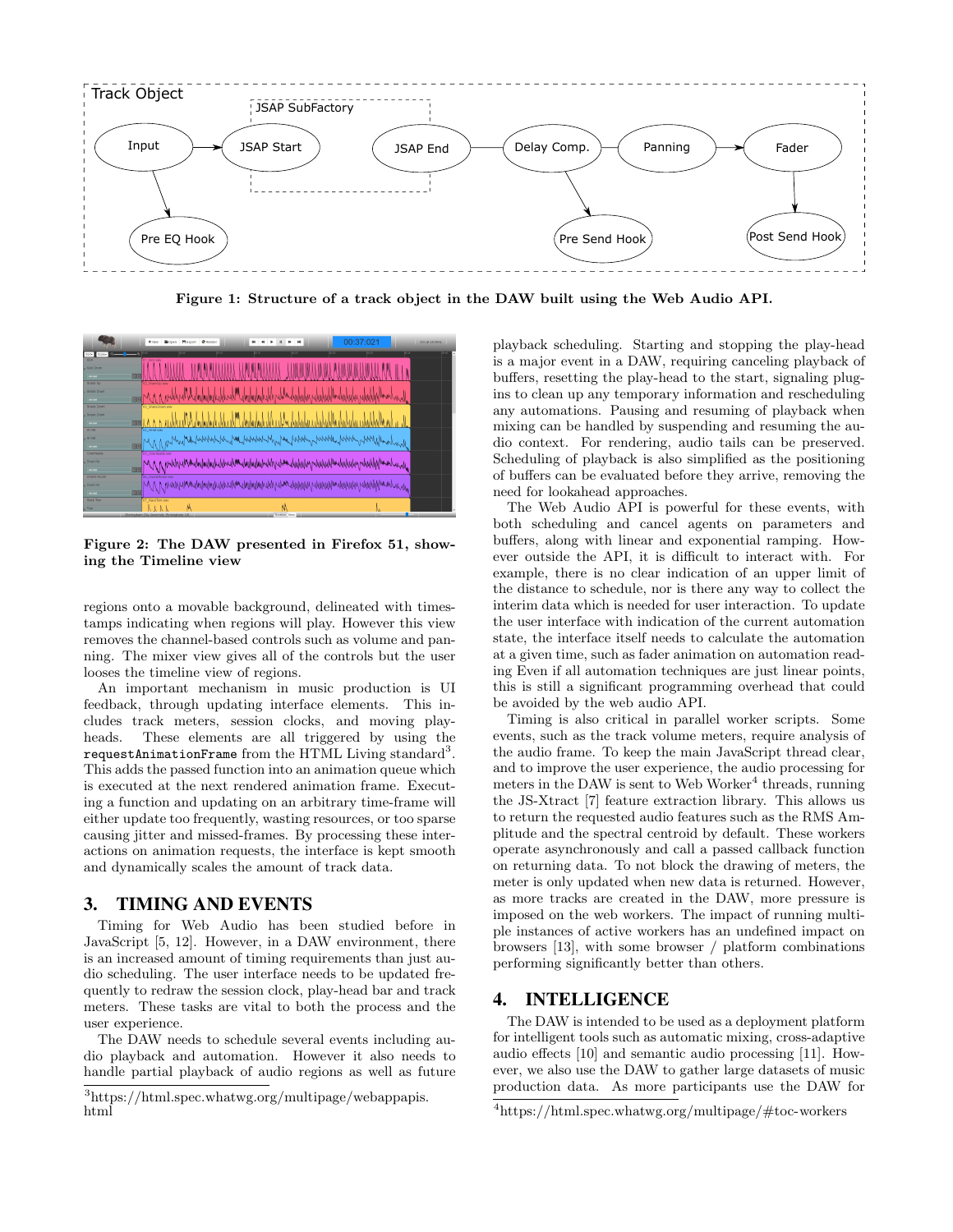

Figure 3: Loudness of the track relative to the final mix

their own projects, we are able to create production rules that can inform the next generations of intelligent music production. An on-line DAW is unique iteration of a traditional systems, as it is permanently connected to a relational database. This enables continuous, passive data collection of all user interactions over the web[1]. Auditory experiments on the web have been used before and can be as accurate as laboratory conditions so long as adequate selection of participants takes place [2].

In an early experiment, we were able to use the DAW to discover trends in users producing balance mixes [8]. The results showed that performing a mix on an excerpt of a song takes 100-150 actions over 8-16 minutes of work (an interaction every 4-10 seconds). Figure 3 shows that for some tracks there is a high degree of agreement in the loudness that they should have in the mix (Bass, Electric guitar and Overheads). However, for other tracks there is a very large variance, indicating these tracks may have more influence on mixing taste, rather than a fundamental track (Percussion, Snare and Piano). Overall, vocals were generally quite high in the mix, although not as high as previous studies indicate [3].

#### 4.1 User interactions and grouping

Table 1 presents additional analysis of the data presented in [8]. Here, we show the amount of user actions on a specific parameter of tracks in the DAW.

The highest proportion of user interactions with the UI was for on auditioning the audio. 43.8% of all parameter movements modified the volume and pan positions. This indicates the vast majority of user interaction is from active mixing. Interestingly, 11.465% of interactions involved the use of solo button (enabling and disabling solo's), but only 2.559% were mute actions. Similarly, only a very small number of interactions involved changing the track name from the default "*Track N*" label.

Figures 4 and 5 show the results of applying hierarchical clustering to the track groupings, to identify similarities in the way instruments are combined in the mix. Figure 4 operates over the track names for the song Queen's Light. There were 13 entries in total for this song, and three promi-

| Action            | Number | ℅         |
|-------------------|--------|-----------|
| Play/Pause/Stop   | 1,318  | 33.066%   |
| Set Volume        | 1,247  | 31.284\%  |
| Set Pan position  | 500    | 12.543%   |
| Toggle Solo       | 457    | 11.465%   |
| Set Track Group   | 221    | $5.544\%$ |
| Toggle Mute       | 102    | 2.559\%   |
| Add Bus           | 67     | 1.681\%   |
| Add Send to track | 66     | 1.655%    |
| Alter Track Name  | 8      | 0.201%    |

Table 1: Count of all action types when creating a balance mix.



Figure 4: Hierarchical clustering of track groupings in *Queen's Light* by track name.

nent groups of tracks appear which can be attributed to the Drums (cyan), percussive (red) and synthesisers (green) of the mix. The bass guitar is mostly independent and has a high distance from the other instruments in the mix. Figure 5 operates over all of the sessions and looks at the instrument name, not track name, where there are 4 main clusters. Again the drums (cyan), then guitars / sustaining instruments (red). The green is split into two groups, the upper set are vocal or vocal-like instruments and the lower is percussion-based instruments.

## 5. CONCLUSION

In this paper we have presented our intelligent Digital Audio Workstation developed in the browser using the Web Audio API. We have shown how using the audio engine as a model facilitates the representation the audio structure through multiple client views. We have also shown where shortfalls of the current Web Audio API may cause limitations in such a user interaction intensive environment.

An online platform like the one presented here is useful for both the deployment of intelligent systems and for the collection of data, both actively and passively. The online DAW captures session information in far greater detail, enabling behavior analysis and extracting the context around decision making processes by the engineer. This is shown in our experiments, where we can identify trends in grouping and mixing data.